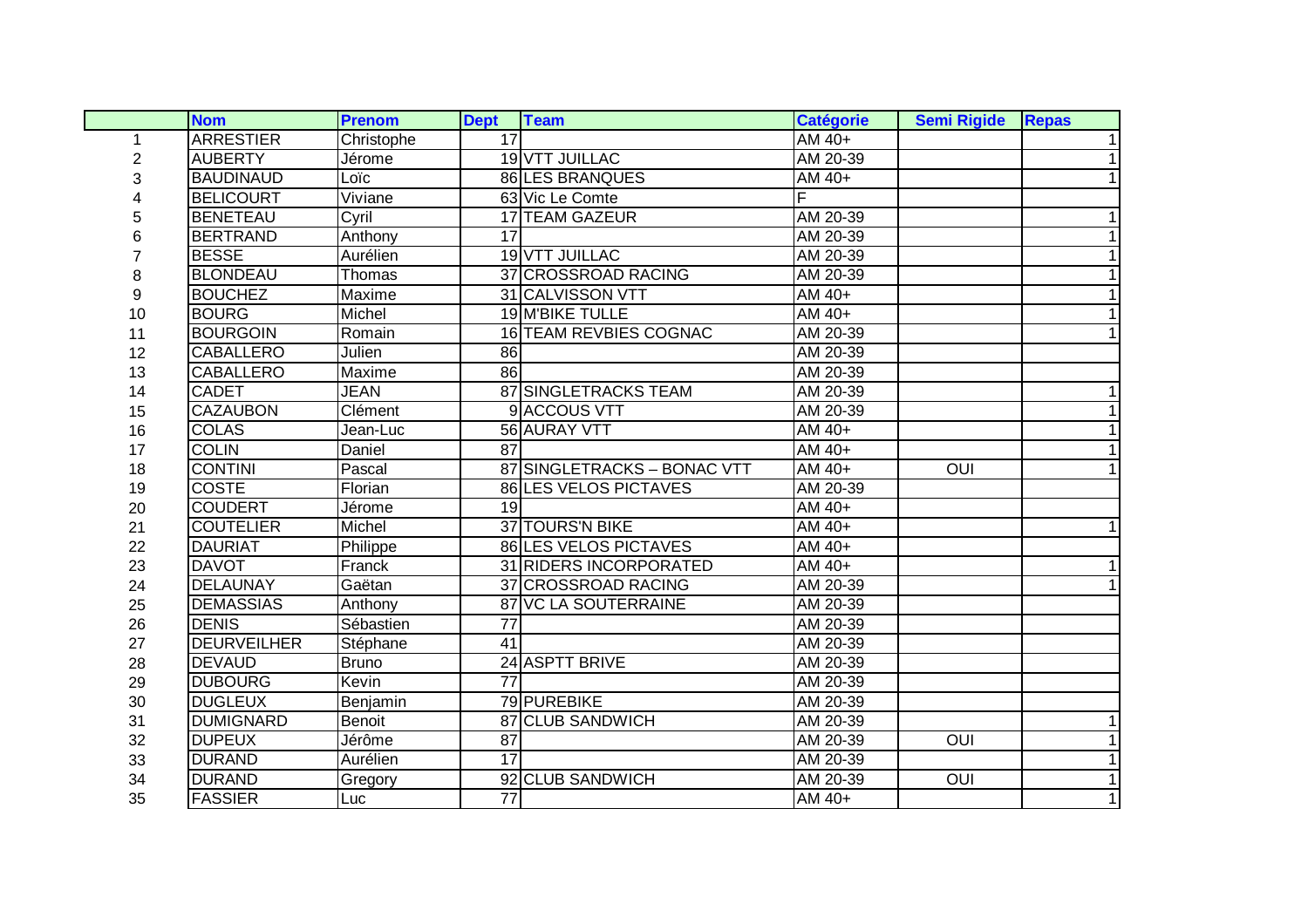| 36 | <b>FAUCHER</b>    | Fabrice        | 19              |                                | $\overline{AM}$ 40+ |                |   |
|----|-------------------|----------------|-----------------|--------------------------------|---------------------|----------------|---|
| 37 | <b>FENELON</b>    | Pierre         | 56              |                                | AM 40+              |                |   |
| 38 | <b>GENEUIL</b>    | Olivier        |                 | 16 TEAM REVBIES COGNAC         | AM 40+              |                |   |
| 39 | <b>GEOFFRIAUD</b> | <b>Mathias</b> | 17              |                                | AM 20-39            |                |   |
| 40 | <b>GIRAUD</b>     | Samuel         |                 | 17 BIKEZOKA                    | AM 20-39            |                |   |
| 41 | <b>GOUDOUD</b>    | Guillaume      |                 | <b>87 SINGLETRACKS TEAM</b>    | AM 20-39            |                |   |
| 42 | <b>GRASSET</b>    | Thierry        |                 | 86 A.S.P.P                     | AM 40+              |                |   |
| 43 | <b>GUICHARD</b>   | David          | 36              |                                | AM 20-39            |                |   |
| 44 | <b>HAZARD</b>     | Aymeric        |                 | 87 VAL DU TAURION              | AM 20-39            |                |   |
| 45 | <b>HERAUD</b>     | Etienne        |                 | 16 TEAM REVBIKES / JARNAC VTT  |                     |                |   |
| 46 | <b>HERAUD</b>     | Antoine        |                 | 16 TEAM REVBIKES / JARNAC VTT  | AM 20-39            |                |   |
| 47 | <b>JODER</b>      | Jean           |                 | 37 TOURS'N BIKE                | AM 40+              |                |   |
| 48 | <b>LABBAS</b>     | Mehdi          | 87              |                                | AM 40+              | <b>OUI</b>     |   |
| 49 | LABBE             | Lionel         |                 | 47 100% FREERIDE CLUB          | AM 40+              |                |   |
| 50 | LACASTE           | Cédric         |                 | 31 ACCOUS VTT / CYCLIC NICOLAÏ | AM 20-39            |                |   |
| 51 | <b>LACASTE</b>    | Loïc           | 31              |                                | AM 20-39            |                |   |
| 52 | LARGEOT           | Michaël        |                 | 16 AUREOLIE VTT                | AM 40+              |                |   |
| 53 | LARRET            | Frédéric       | 24              |                                | AM 20-39            | OUI            |   |
| 54 | LE BIGOT          | Olivier        |                 | 87 SINGLETRACKS                | AM 20-39            |                |   |
| 55 | <b>LEFRANC</b>    | Gérald         |                 | 19 M'BIKE TULLE                | AM 20-39            |                |   |
| 56 | <b>LEROY</b>      | David          | 87              |                                | AM 40+              |                |   |
| 57 | <b>LESTER</b>     | Fabian         |                 | <b>86 LES BRANQUES</b>         | AM 20-39            |                |   |
| 58 | <b>LEVARDON</b>   | Florian        |                 | 23 VC LA SOUTERRAINE           | AM 20-39            |                |   |
| 59 | <b>LEVARDON</b>   | Sylvain        |                 | 87 VC LA SOUTERRAINE           | AM 20-39            |                |   |
| 60 | <b>LIMOUZIN</b>   | <b>Nicolas</b> |                 | 41 VTT CLUB BLESOIS            | AM 40+              |                |   |
| 61 | LYSZCZARZ         | Loïc           | 19              |                                | AM 20-39            | $\overline{O}$ |   |
| 62 | <b>MAGNE</b>      | Julien         |                 | 24 SPORT BIKE / SPECIALIZED    | AM 20-39            |                |   |
| 63 | <b>MALBECQ</b>    | Stephane       | 17              |                                | AM 40+              |                |   |
| 64 | <b>MALBECQ</b>    | Nicolas        | 17              |                                | AM 20-39            |                |   |
| 65 | <b>MALVILLE</b>   | Johan          | $\overline{37}$ |                                | AM 20-39            |                |   |
| 66 | <b>MANICOT</b>    | Dimitri        | 17              |                                | AM 20-39            |                |   |
| 67 | <b>MARECHAL</b>   | <b>Didier</b>  |                 | 86 LES BRANQUES                | AM 40+              |                |   |
| 68 | <b>MARONNEAU</b>  | Sylvain        |                 | 37 CROSSROAD RACING            | AM 20-39            |                |   |
| 69 | <b>MARONNEAU</b>  | Benoit         |                 | 37 CROSSROAD RACING            | AM 20-39            |                |   |
| 70 | <b>MARQUES</b>    | Philippe       |                 | 86 LES VELOS PICTAVES          | AM 20-39            |                |   |
| 71 | <b>MARSAC</b>     | Arnaud         |                 | 36 SINGLETRACKS TEAM           | AM 40+              |                | 1 |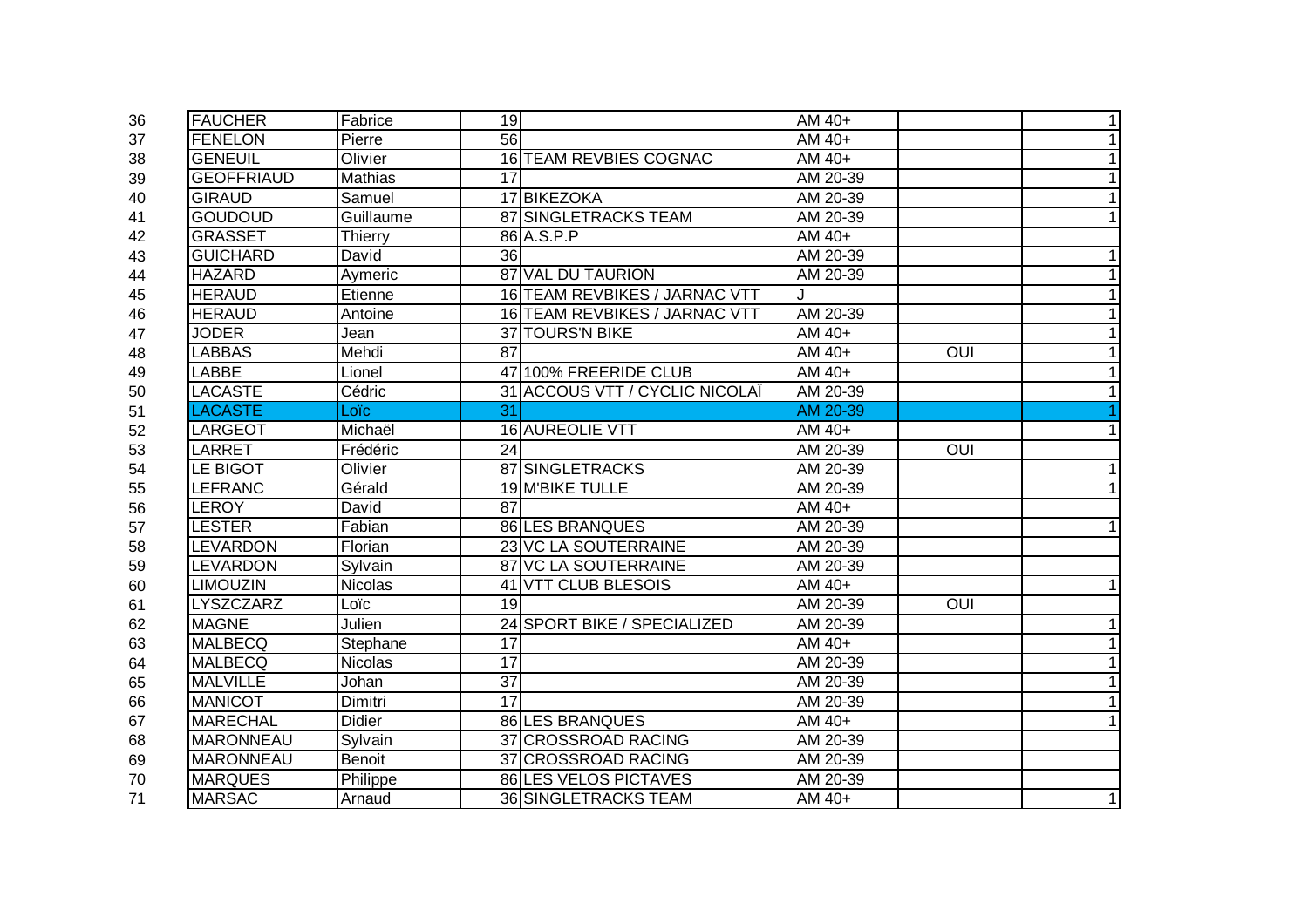| 72  | <b>MAUDUIT</b>   | Julien         |    | 16 St YRIEIX                  | AM 20-39 |            | 1 <sup>1</sup> |
|-----|------------------|----------------|----|-------------------------------|----------|------------|----------------|
| 73  | <b>MOREAU</b>    | _udovic        | 17 |                               | AM 20-39 |            |                |
| 74  | <b>MORISSE</b>   | Thiphaine      |    | 19 M'BIKE TULLE               | AM 20-39 |            | 1              |
| 75  | <b>PASQUIER</b>  | Maxime         |    | 87 SINGLETRACKS TEAM          | AM 20-39 |            | 1              |
| 76  | <b>PERROT</b>    | Emmanuel       |    | 87 CLUB SANDWICH              | AM 20-39 |            | 1              |
| 77  | <b>POIRAULT</b>  | Christophe     |    | 79 PUREBIKE                   | AM 20-39 |            |                |
| 78  | PONCE Y MURCIA   | Rodolphe       | 63 |                               | AM 20-39 |            |                |
| 79  | <b>PROKOPIW</b>  | Julien         |    | 87 BONNAC VTT                 | AM 20-39 | <b>OUI</b> |                |
| 80  | <b>RAIBAUT</b>   | Aurélien       |    | 16 TEAM REVBIKES / JARNAC VTT |          |            | 11             |
| 81  | <b>RAIBAUT</b>   | Fabien         |    | 16 TEAM REVBIKES / JARNAC VTT |          |            | 1              |
| 82  | <b>RAIMOND</b>   | François       |    | <b>86 LES VELOS PICTAVES</b>  | AM 20-39 |            |                |
| 83  | <b>RAPIN</b>     | Jean-Luc       |    | 56 AURAY VTT                  | AM 20-39 |            | 11             |
| 84  | <b>REYNAUD</b>   | Jérôme         |    | 17 VTT POITOU.COM             | AM 20-39 |            | 1              |
| 85  | <b>ROBION</b>    | Herve          |    | 16 V.C St YRIEIX SUR CHARENTE | AM 40+   |            | 11             |
| 86  | <b>ROUMILHAC</b> | Rémi           |    | 87 CLUB SANDWICH              | AM 20-39 | <b>OUI</b> | 11             |
| 87  | <b>ROUSSELY</b>  | Olivier        | 87 |                               | AM 40+   |            | 1              |
| 88  | <b>ROUZADE</b>   | Vincent        |    | 46 VELO CLUB COSNAC           | AM 40+   |            |                |
| 89  | <b>SABATHIE</b>  | Jordan         |    | 87 US NANTHIAT                | AM 20-39 |            |                |
| 90  | <b>SABATIER</b>  | <b>Nicolas</b> |    | 64 ACCOUS VTT                 | AM 20-39 |            | 11             |
| 91  | <b>SAUVAGE</b>   | Pascal         |    | 86 BAÏKEN                     | AM 20-39 |            |                |
| 92  | <b>SOULIER</b>   | Antoine        |    | 19 M'BIKE TULLE               | AM 20-39 |            | 11             |
| 93  | <b>TANCHOUX</b>  | Jérôme         |    | <b>37 TOURS'N BIKE</b>        | AM 20-39 |            | 11             |
| 94  | <b>TANCHOUX</b>  | Julien         |    | 37 TOURS'N BIKE               | AM 20-39 |            | 11             |
| 95  | <b>VERGNAUD</b>  | Frédéric       | 87 |                               | AM 20-39 |            |                |
| 96  | <b>VILLACH</b>   | Gregory        |    | 16 V.C St YRIEIX SUR CHARENTE | AM 20-39 |            | 11             |
| 97  | <b>WEIDNER</b>   | Matthieu       |    | 31 ACCOUS VTT                 | AM 40+   |            | 11             |
| 98  | <b>WEISS</b>     | Laurent        |    | 64 ACCOUS VTT                 | AM 20-39 |            | $\mathbf{1}$   |
| 99  | <b>WILINSKI</b>  | Jérémy         | 15 |                               | AM 20-39 |            |                |
| 100 | <b>ZUBOWICZ</b>  | Fabien         | 17 |                               | AM 20-39 |            | 11             |
|     |                  |                |    |                               |          |            | 71             |

## **LISTE ATTENTE**